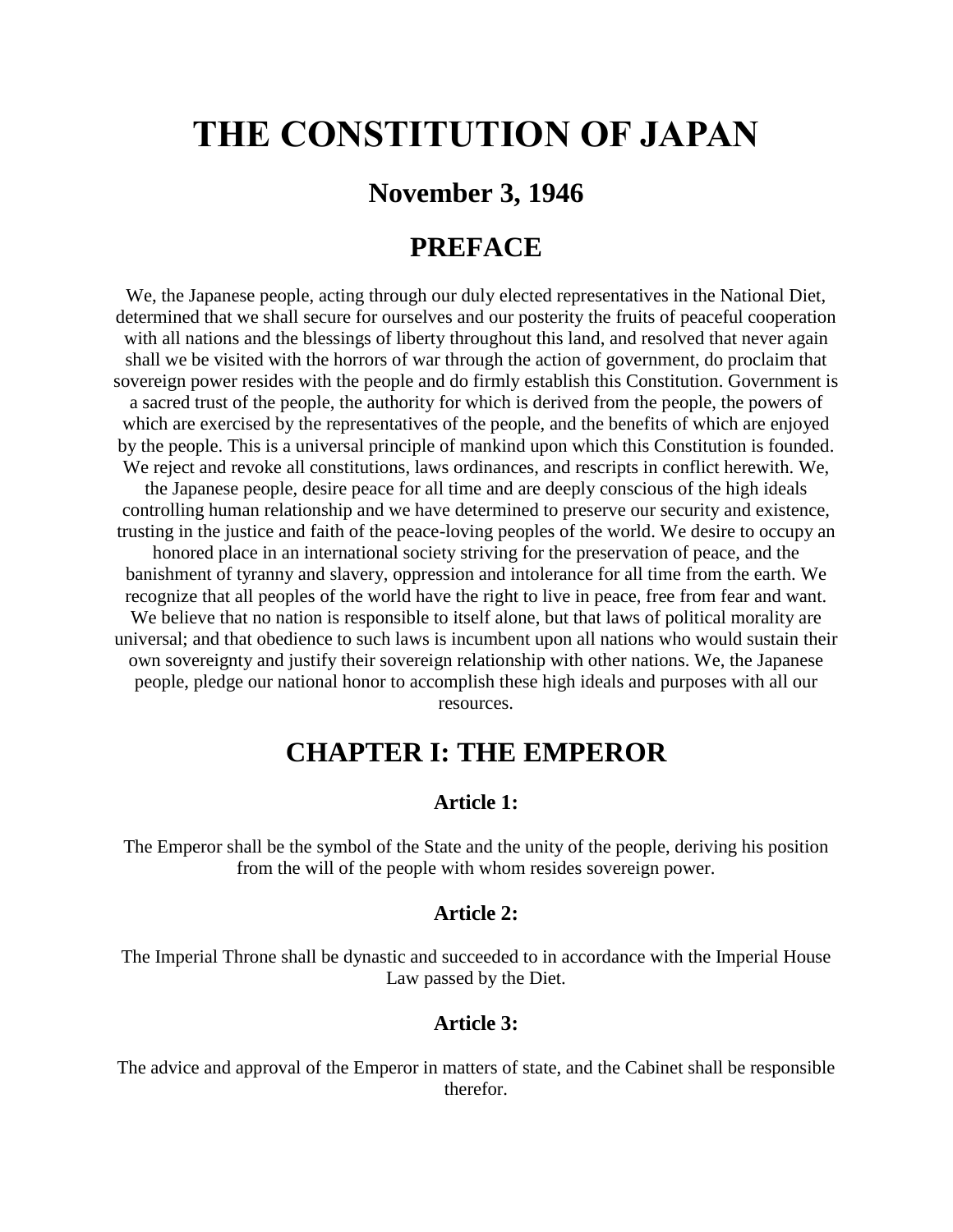#### **Article 4:**

The Emperor shall perform only such acts in matters of state as are provided for in this Constitution and he shall not have powers related to government. 2) The Emperor may delegate the performance of his acts in matters of state as may be provided for by law.

### **Article 5:**

When, in accordance with the Imperial House Law, a Regency is established, the Regent shall perform his acts in matters of state in the Emperor's name. In this case, paragraph one of the preceding Article will be applicable.

#### **Article 6:**

The Emperor shall appoint the Prime Minister as designated by the Diet. The Emperor shall appoint the Chief Judge of the Supreme Court as designated by the Cabinet.

#### **Article 7:**

The Emperor shall, with the advice and approval of the Cabinet, perform the following acts in matters of state on behalf of the people: (1) Promulgation of amendments of the constitution, laws, cabinet orders and treaties. (2) Convocation of the Diet. (3) Dissolution of the House of Representatives. (4) Proclamation of general election of members of the Diet. (5) Attestation of the appointment and dismissal of Ministers of State and other officials as provided for by law, and of full powers and credentials of Ambassadors and Ministers. (6) Attestation of general and special amnesty, commutation of punishment, reprieve, and restoration of rights. (7) Awarding of honors. (8) Attestation of instruments of ratification and other diplomatic documents as provided for by law. (9) Receiving foreign ambassadors and ministers. (10) Performance of ceremonial functions.

#### **Article 8:**

No property can be given to, or received by, the Imperial House, nor can any gifts be made therefrom, without the authorization of the Diet.

# **CHAPTER II: RENUNCIATION OF WAR**

#### **Article 9:**

Aspiring sincerely to an international peace based on justice and order, the Japanese people forever renounce war as a sovereign right of the nation and the threat or use of force as means of settling international disputes. 2) In order to accomplish the aim of the preceding paragraph, land, sea, and air forces, as well as other war potential, will never be maintained. The right of belligerency of the state will not be recognized.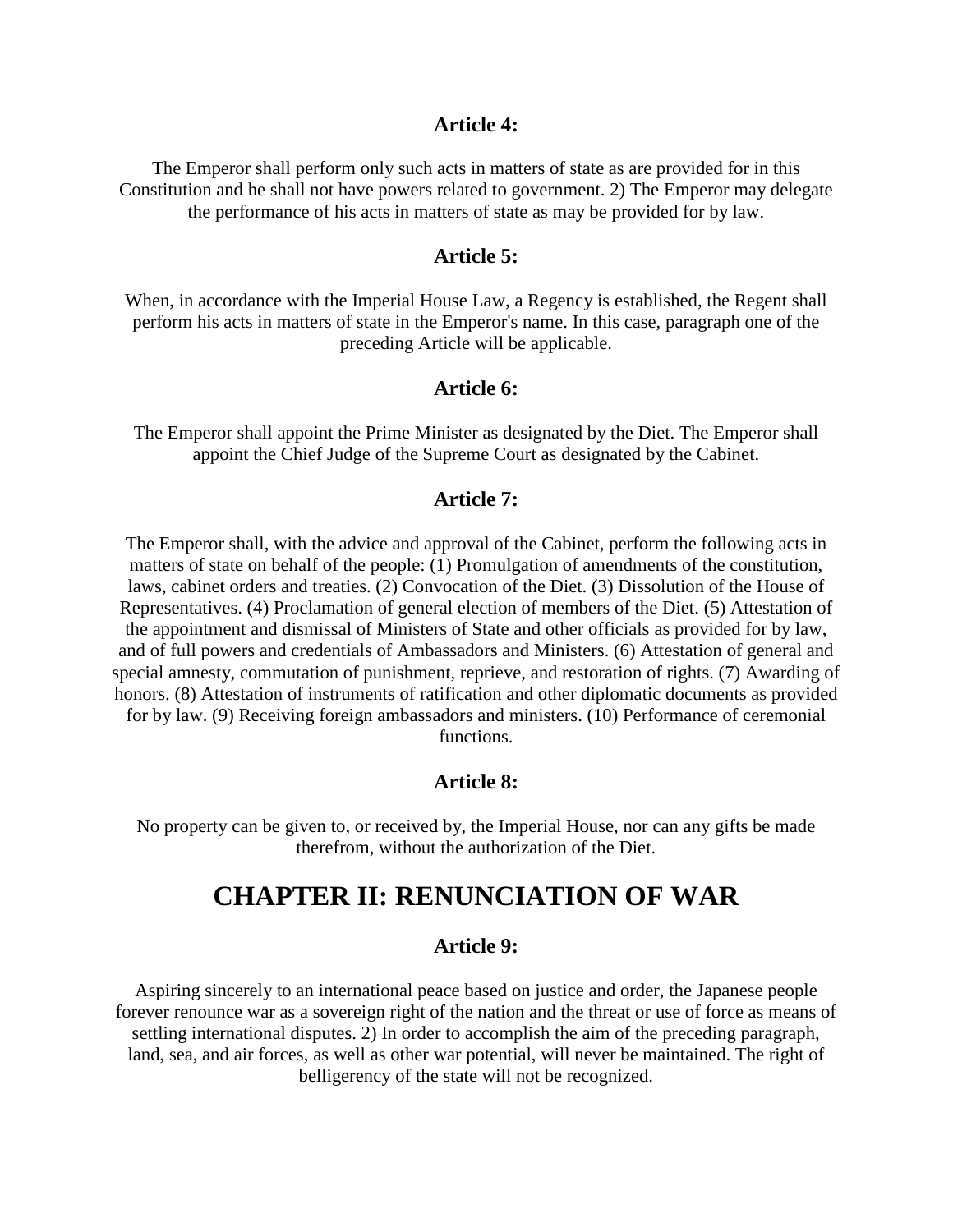# **CHAPTER III: RIGHTS AND DUTIES OF THE PEOPLE**

### **Article 10:**

The conditions necessary for being a Japanese national shall be determined by law.

## **Article 11:**

The people shall not be prevented from enjoying any of the fundamental human rights. These fundamental human rights guaranteed to the people by this Constitution shall be conferred upon the people of this and future generations as eternal and inviolate rights.

## **Article 12:**

The freedoms and rights guaranteed to the people by this Constitution shall be maintained by the constant endeavor of the people, who shall refrain from any abuse of these freedoms and rights and shall always be responsible for utilizing them for the public welfare.

### **Article 13:**

All of the people shall be respected as individuals. Their right to life, liberty, and the pursuit of happiness shall, to the extent that it does not interfere with the public welfare, be the supreme consideration in legislation and in other governmental affairs.

### **Article 14:**

All of the people are equal under the law and there shall be no discrimination in political, economic or social relations because of race, creed, sex, social status or family origin. 2) Peers and peerage shall not be recognized. 3) No privilege shall accompany any award of honor, decoration or any distinction, nor shall any such award be valid beyond the lifetime of the individual who now holds or hereafter may receive it.

## **Article 15:**

The people have the inalienable right to choose their public officials and to dismiss them. 2) All public officials are servants of the whole community and not of any group thereof. 3) Universal adult suffrage is guaranteed with regard to the election of public officials. 4) In all elections, secrecy of the ballot shall not be violated. A voter shall not be answerable, publicly or privately, for the choice he has made.

### **Article 16:**

Every person shall have the right of peaceful petition for the redress of damage, for the removal of public officials, for the enactment, repeal or amendment of laws, ordinances or regulations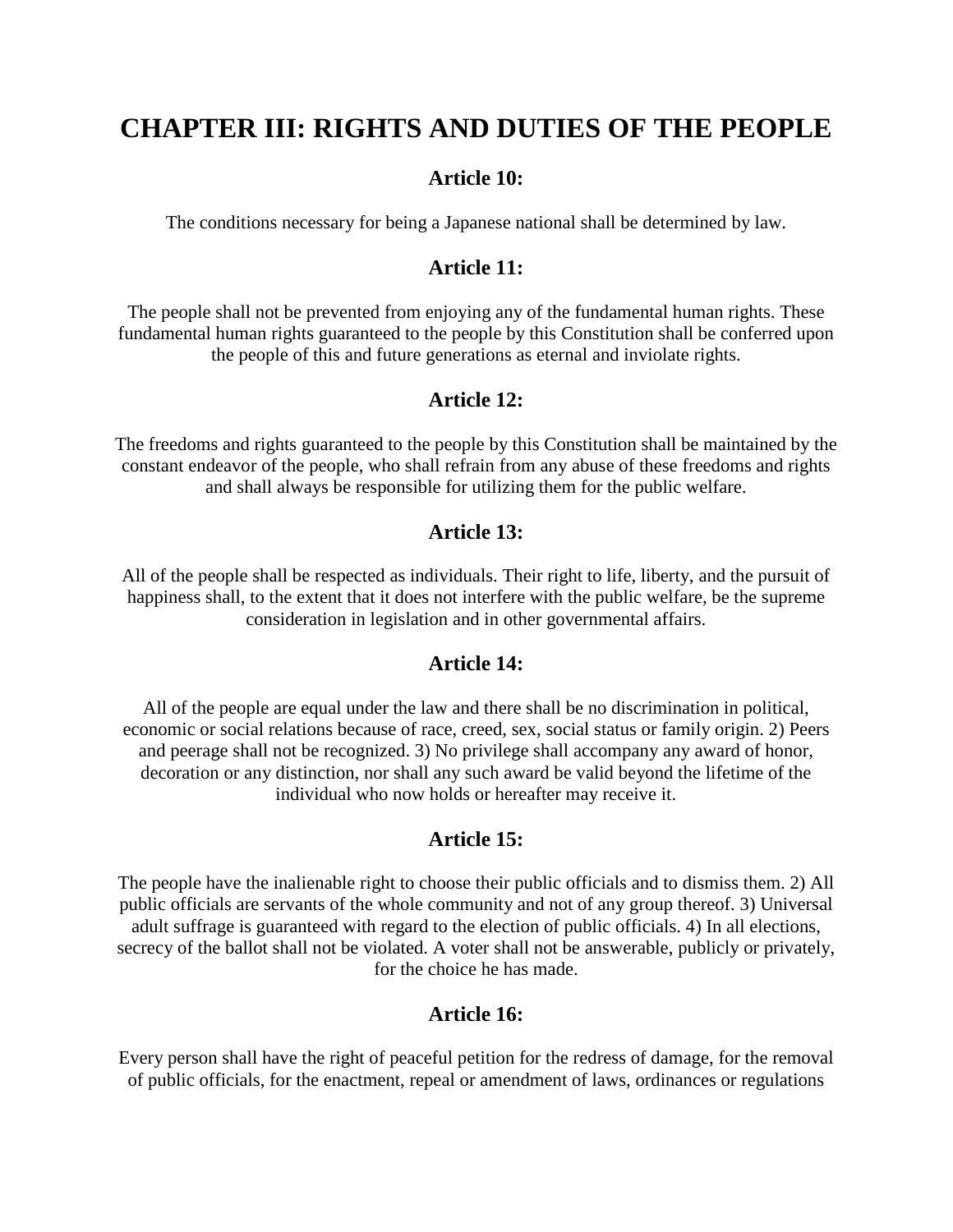and for other matters; nor shall any person be in any way discriminated against for sponsoring such a petition.

## **Article 17:**

Every person may sue for redress as provided by law from the State or a public entity, in case he has suffered damage through illegal act of any public official.

### **Article 18:**

No person shall be held in bondage of any kind. Involuntary servitude, except as punishment for crime, is prohibited.

### **Article 19:**

Freedom of thought and conscience shall not be violated.

## **Article 20:**

Freedom of religion is guaranteed to all. No religious organization shall receive any privileges from the State, nor exercise any political authority. 2) No person shall be compelled to take part in any religious acts, celebration, rite or practice. 3) The State and its organs shall refrain from religious education or any other religious activity.

## **Article 21:**

Freedom of assembly and association as well as speech, press and all other forms of expression are guaranteed. 2) No censorship shall be maintained, nor shall the secrecy of any means of communication be violated.

# **Article 22:**

Every person shall have freedom to choose and change his residence and to choose his occupation to the extent that it does not interfere with the public welfare. 2) Freedom of all persons to move to a foreign country and to divest themselves of their nationality shall be inviolate.

## **Article 23:**

Academic freedom is guaranteed.

## **Article 24:**

Marriage shall be based only on the mutual consent of both sexes and it shall be maintained through mutual cooperation with the equal rights of husband and wife as a basis. 2) With regard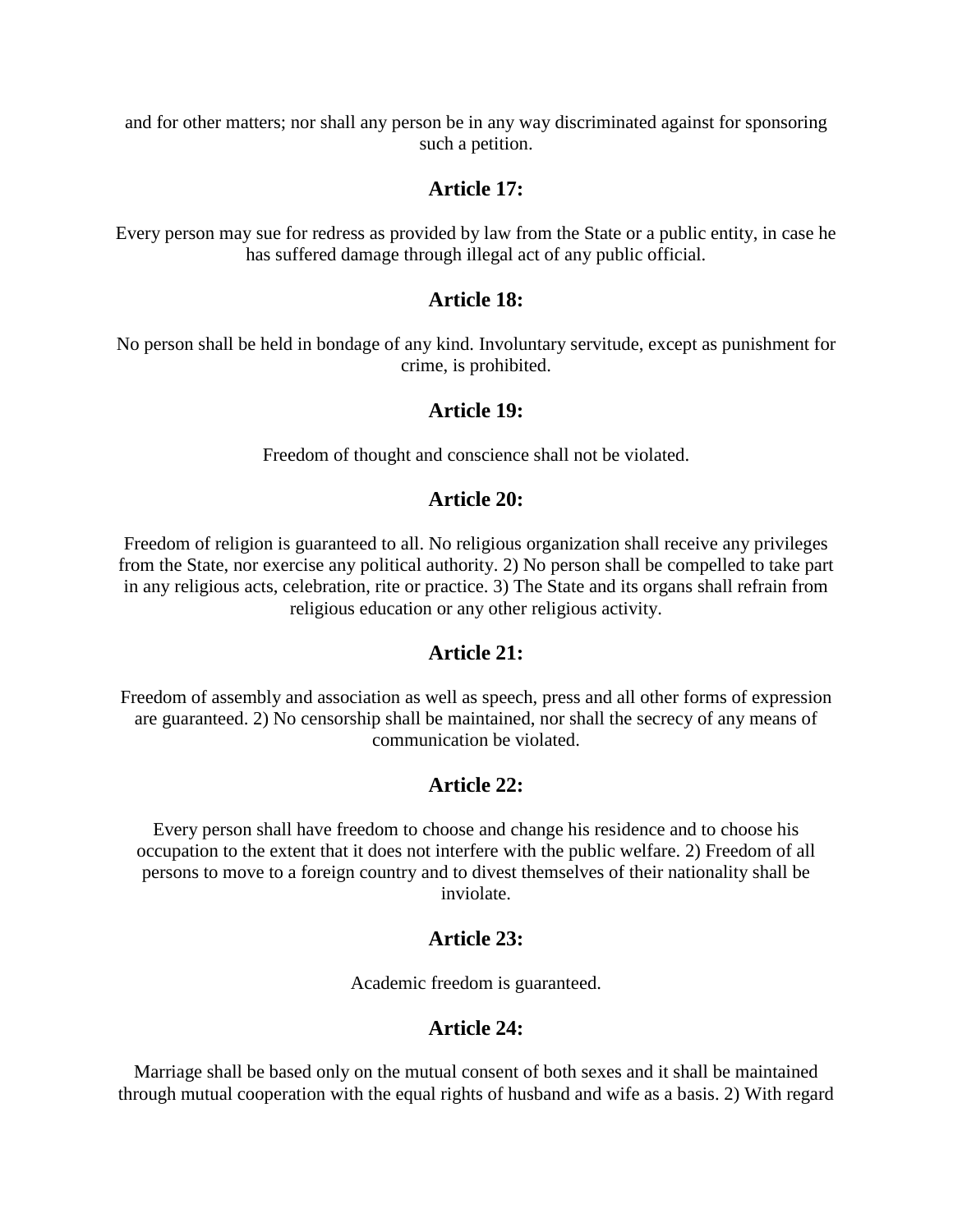to choice of spouse, property rights, inheritance, choice of domicile, divorce and other matters pertaining to marriage and the family, laws shall be enacted from the standpoint of individual dignity and the essential equality of the sexes.

### **Article 25:**

All people shall have the right to maintain the minimum standards of wholesome and cultured living. 2) In all spheres of life, the State shall use its endeavors for the promotion and extension of social welfare and security, and of public health.

### **Article 26:**

All people shall have the right to receive an equal education correspondent to their ability, as provided for by law. 2) All people shall be obligated to have all boys and girls under their protection receive ordinary education as provided for by law. Such compulsory education shall be free.

### **Article 27:**

All people shall have the right and the obligation to work. 2) Standards for wages, hours, rest and other working conditions shall be fixed by law. 3) Children shall not be exploited.

## **Article 28:**

The right of workers to organize and to bargain and act collectively is guaranteed.

## **Article 29:**

The right to own or to hold property is inviolable. 2) Property rights shall be defined by law, in conformity with the public welfare. 3) Private property may be taken for public use upon just compensation therefor.

## **Article 30:**

The people shall be liable to taxation as provided for by law.

## **Article 31:**

No person shall be deprived of life or liberty, nor shall any other criminal penalty be imposed, except according to procedure established by law.

## **Article 32:**

No person shall be denied the right of access to the courts.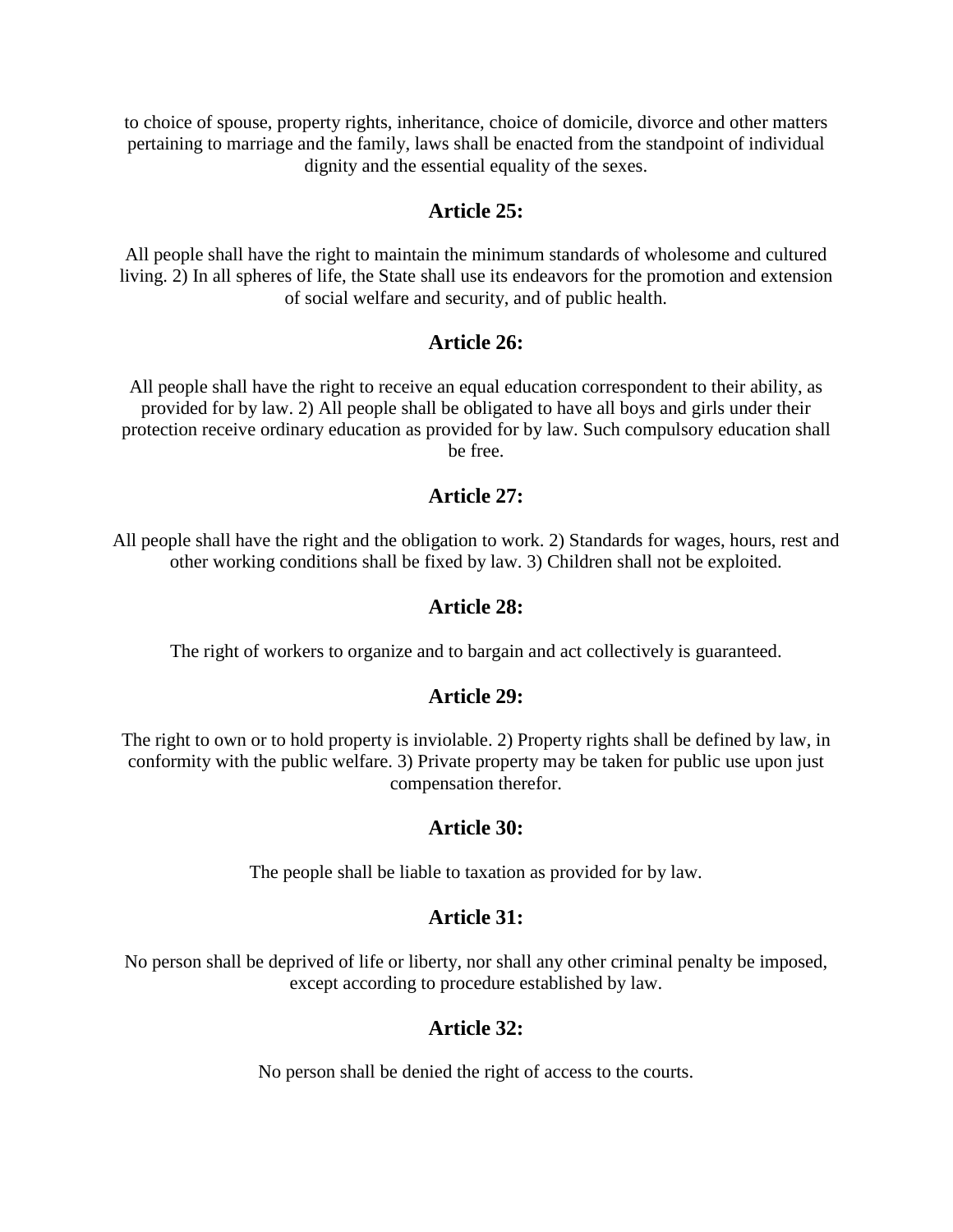#### **Article 33:**

No person shall be apprehended except upon warrant issued by a competent judicial officer which specifies the offense with which the person is charged, unless he is apprehended, the offense being committed.

#### **Article 34:**

No person shall be arrested or detained without being at once infomed of the charges against him or without the immediate privilege of counsel; nor shall he be detained without adequate cause; and upon demand of any person such cause must be immediately shown in open court in his presence and the presence of his counsel.

#### **Article 35:**

The right of all persons to be secure in their homes, papers and effects against entries, searches and seizures shall not be impaired except upon warrant issued for adequate cause and particularly describing the place to be searched and things to be seized, or except as provided by [Article 33.](http://www.solon.org/Constitutions/Japan/English/english-Constitution.html#ARTICLE_33) 2) Each search or seizure shall be made upon separate warrant issued by a competent judicial officer.

### **Article 36:**

The infliction of torture by any public officer and cruel punishments are absolutely forbidden.

#### **Article 37:**

In all criminal cases the accused shall enjoy the right to a speedy and public trial by an impartial tribunal. 2) He shall be permitted full opportunity to examine all witnesses, and he shall have the right of compulsory process for obtaining witnesses on his behalf at public expense. 3) At all times the accused shall have the assistance of competent counsel who shall, if the accused is unable to secure the same by his own efforts, be assigned to his use by the State.

#### **Article 38:**

No person shall be compelled to testify against himself. 2) Confession made under compulsion, torture or threat, or after prolonged arrest or detention shall not be admitted in evidence. 3) No person shall be convicted or punished in cases where the only proof against him is his own confession.

#### **Article 39:**

No person shall be held criminally liable for an act which was lawful at the time it was committed, or of which he had been acquitted, nor shall he be placed in double jeopardy.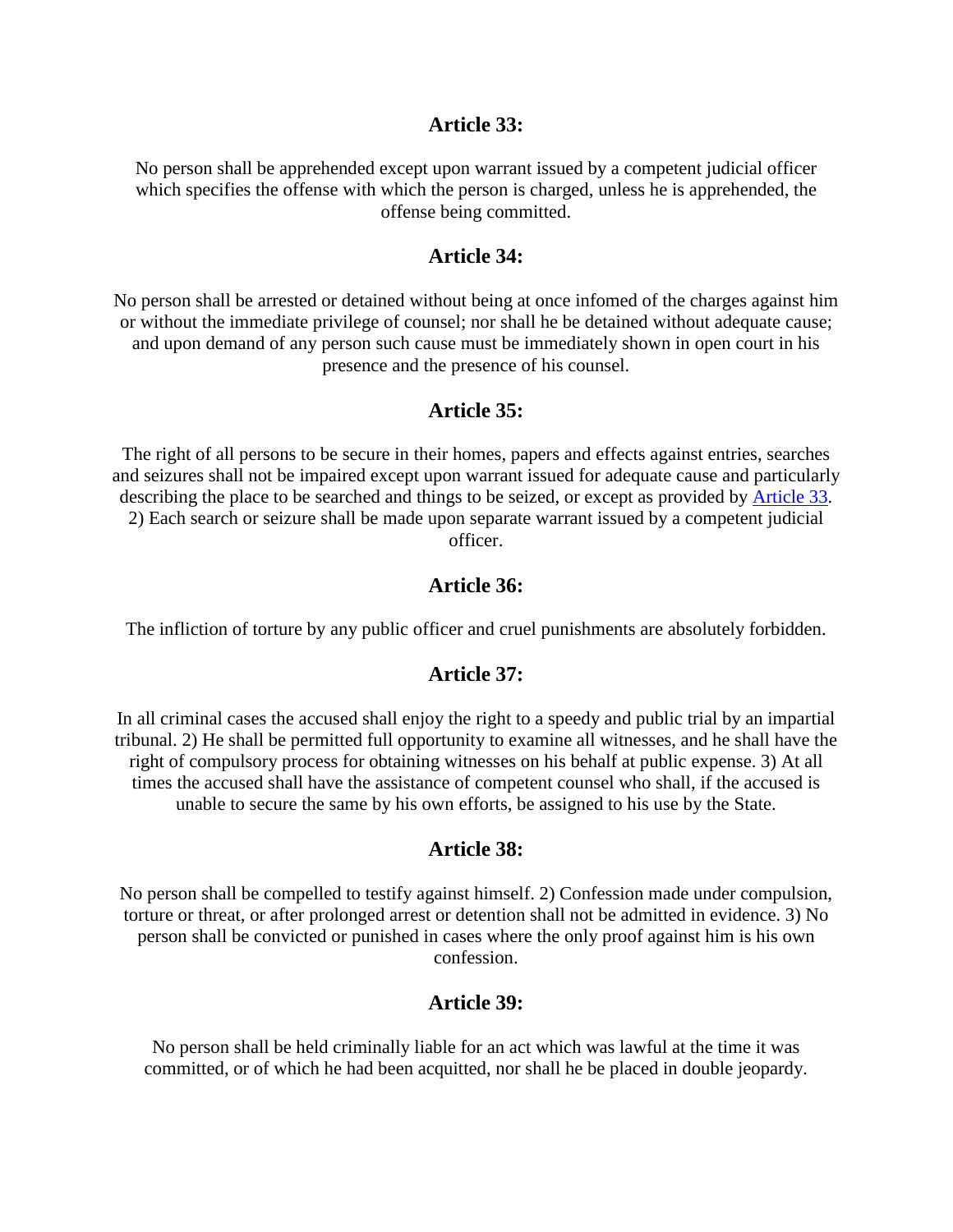## **Article 40:**

Any person may, in case he is acquitted after he has been arrested or detained, sue the State for redress as provided for by law.

# **CHAPTER IV: THE DIET**

## **Article 41:**

The Diet shall be the highest organ of the state power, and shall be the sole law-making organ of the State.

## **Article 42:**

The Diet shall consist of two Houses, namely the House of Representatives and the House of Councillors.

## **Article 43:**

Both Houses shall consist of elected members, representative of all the people. 2) The number of the members of each House shall be fixed by law.

## **Article 44:**

The qualifications of members of both Houses and their electors shall be fixed by law. However, there shall be no discrimination because of race, creed, sex, social status, family origin, education, property or income.

# **Article 45:**

The term of office of members of the House of Representatives shall be four years. However, the term shall be terminated before the full term is up in case the House of Representatives is dissolved.

# **Article 46:**

The term of office of members of the House of Councillors shall be six years, and election for half the members shall take place every three years.

# **Article 47:**

Electoral districts, method of voting and other matters pertaining to the method of election of members of both Houses shall be fixed by law.

# **Article 48:**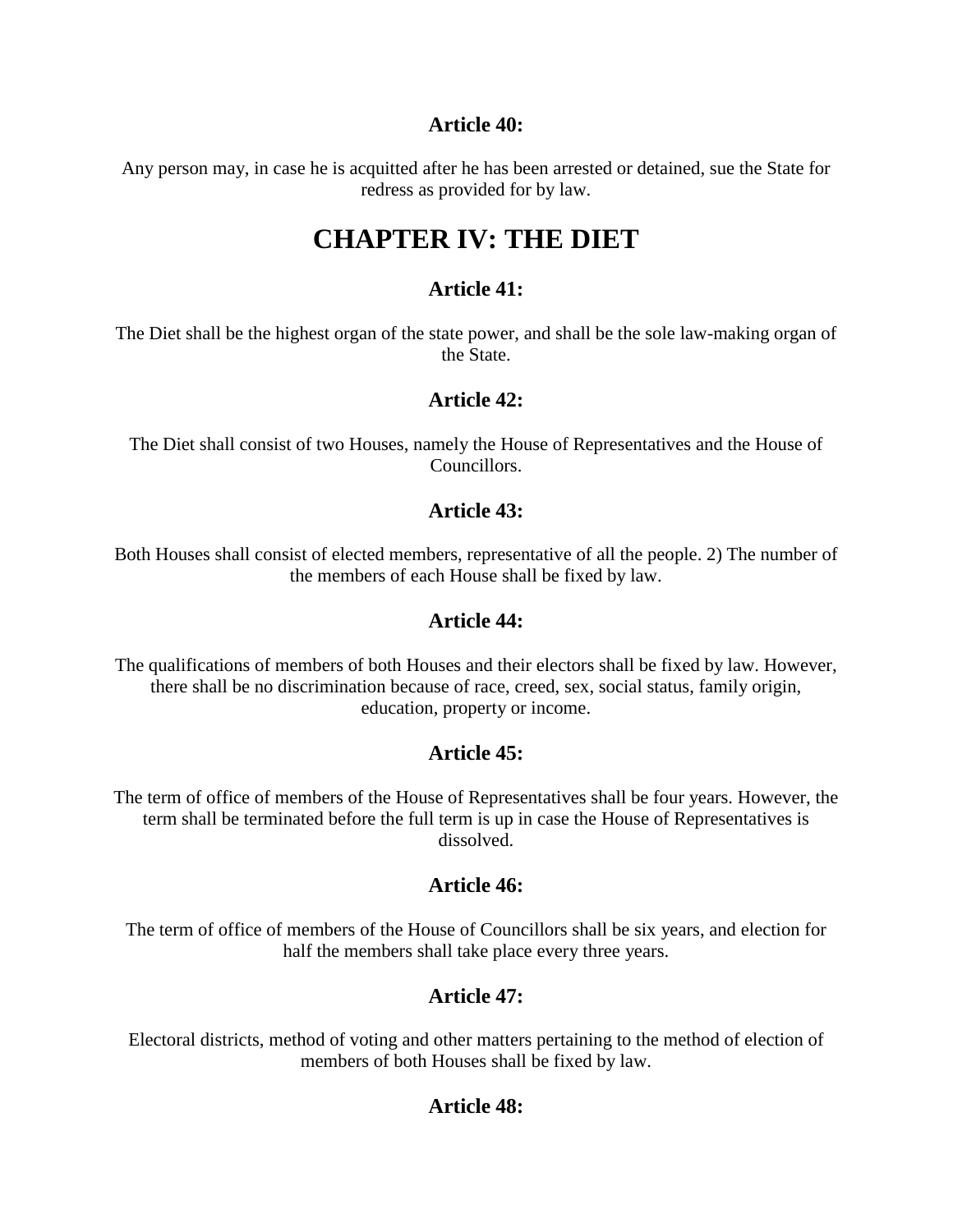No person shall be permitted to be a member of both Houses simultaneously.

### **Article 49:**

Members of both Houses shall receive appropriate annual payment from the national treasury in accordance with law.

#### **Article 50:**

Except in cases as provided for by law, members of both Houses shall be exempt from apprehension while the Diet is in session, and any members apprehended before the opening of the session shall be freed during the term of the session upon demand of the House.

### **Article 51:**

Members of both Houses shall not be held liable outside the House for speeches, debates or votes cast inside the House.

## **Article 52:**

An ordinary session of the Diet shall be convoked once per year.

### **Article 53:**

The Cabinet may determine to convoke extraordinary sessions of the Diet. When a quarter or more of the total members of either House makes the demand, the Cabinet must determine on such convocation.

## **Article 54:**

When the House of Representatives is dissolved, there must be a general election of members of the House of Representatives within forty(40) days from the date of dissolution, and the Diet must be convoked within thirty(30) days from the date of the election. 2) When the House of Representatives is dissolved, the House of Councillors is closed at the same time. However, the Cabinet may, in time of national emergency, convoke the House of Councillors in emergency session. 3) Measures taken at such session as mentioned in the proviso of the preceding paragraph shall be provisional and shall become null and void unless agreed to by the House of Representatives within a period of ten(10) days after the opening of the next session of the Diet.

## **Article 55:**

Each House shall judge disputes related to qualifications of its members. However, in order to deny a seat to any member, it is necessary to pass a resolution by a majority of two-thirds or more of the members present.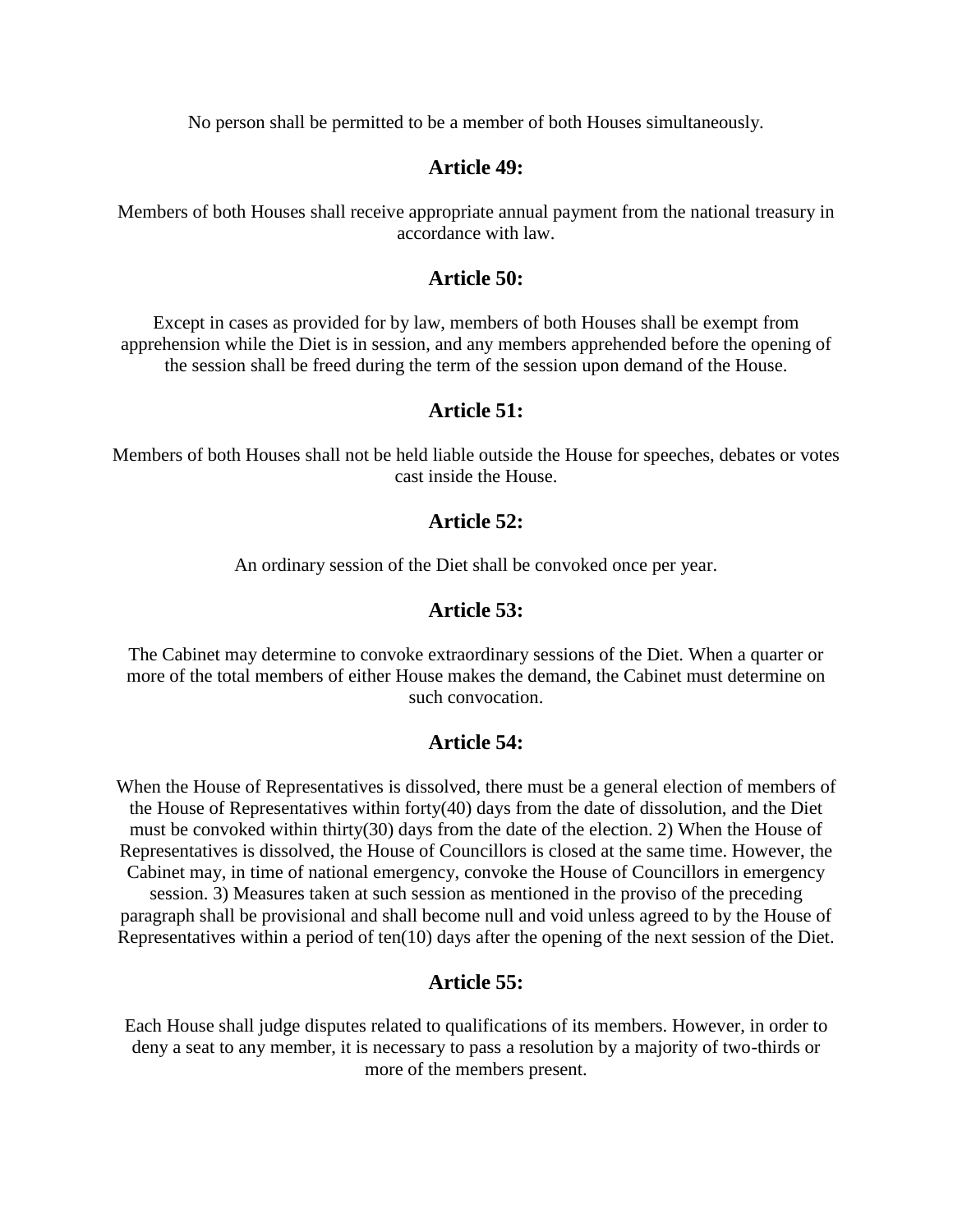#### **Article 56:**

Business cannot be transacted in either House unless one-third or more of total membership is present. 2) All matters shall be decided, in each House, by a majority of those present, except as elsewhere provided for in the Constitution, and in case of a tie, the presiding officer shall decide the issue.

#### **Article 57:**

Deliberation in each House shall be public. However, a secret meeting may be held where a majority of two-thirds or more of those members present passes a resolution therefor. 2) Each House shall keep a record of proceedings. This record shall be published and given general circulation, excepting such parts of proceedings of secret session as may be deemed to require secrecy. 3) Upon demand of one-fifth or more of the members present, votes of the members on any matter shall be recorded in the minutes.

#### **Article 58:**

Each House shall select its own president and other officials. 2) Each House shall establish its rules pertaining to meetings, proceedings and internal discipline, and may punish members for disorderly conduct. However, in order to expel a member, a majority of two-thirds or more of those members present must pass a resolution thereon.

### **Article 59:**

A bill becomes a law on passage by both Houses, except as otherwise provided for by the Constitution. 2) A bill, which is passed by the House of Representatives, and upon which the House of Councillors makes a decision different from that of the House of Representatives, becomes a law when passed a second time by the House of Representatives by a majority of twothirds or more of the members present. 3) The provision of the preceding paragraph does not preclude the House of Representatives from calling for the meeting of a joint committee of both Houses, provided for by law. 4) Failure by the House of Councillors to take final action within sixty(60) days after receipt of a bill passed by the House of Representatives, time in recess excepted, may be determined by the House of Representatives to constitute a rejection of the said bill by the House of Councillors.

#### **Article 60:**

The budget must first be submitted to the House of Representatives. 2) Upon consideration of the budget, when the House of Councillors makes a decision different from that of the House of Representatives, and when no agreement can be reached even through a joint committee of both Houses, provided for by law, or in the case of failure by the House of Councillors to take final action within thirty(30) days, the period of recess excluded, after the receipt of the budget passed by the House of Representatives, the decision of the House of Representatives shall be the decision of the Diet.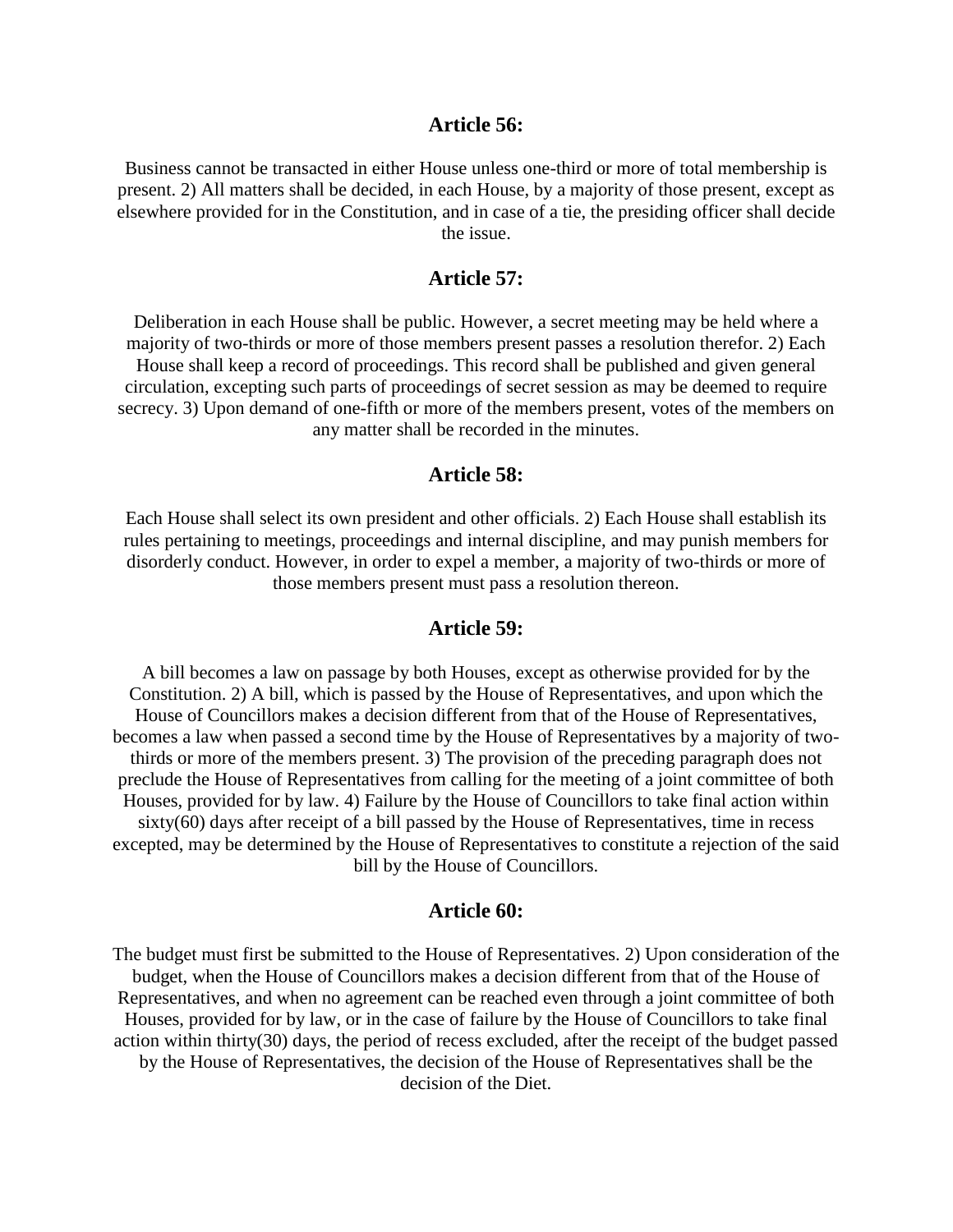#### **Article 61:**

The second paragraph of the preceding Article applies also the the Diet approval required for the conclusion of treaties.

#### **Article 62:**

Each House may conduct investigations in relation to government, and may demand the presence and testimony of witnesses, and the production of records.

### **Article 63:**

The Prime Minister and other Ministers of State may, at any time, appear in either House for the purpose of speaking on bills, regardless of whether they are members of the House or not. They must appear when their presence is required in order to give answers or explanations.

#### **Article 64:**

The Diet shall set up an impeachment court from among the members of both Houses for the purposes of trying those judges against whom removal proceedings have been instituted. 2) Matters relating to impeachment shall be provided for by law.

# **CHAPTER V: THE CABINET**

#### **Article 65:**

Executive power shall be vested in the Cabinet.

### **Article 66:**

The Cabinet shall consist of the Prime Minister, who shall be its head, and other Ministers of State, as provided for by law. 2) The Prime Minister and other Ministers of State must be civilians. 3) The Cabinet shall, in the exercise of executive power, be collectively responsible to the Diet.

#### **Article 67:**

The Prime Minister shall be designated from among the members of the Diet by a resolution of the Diet. This designation shall precede all other business. 2) If the House of Representatives and the House of Councillors disagree and if no agreement can be reached even through a joint committee of both Houses, provided for by law, or the House of Councillors fails to make designation within ten(10) days, exclusive of the period of recess, after the House of Representatives has made designation, the decision of the House of Representatives shall be the decision of the Diet.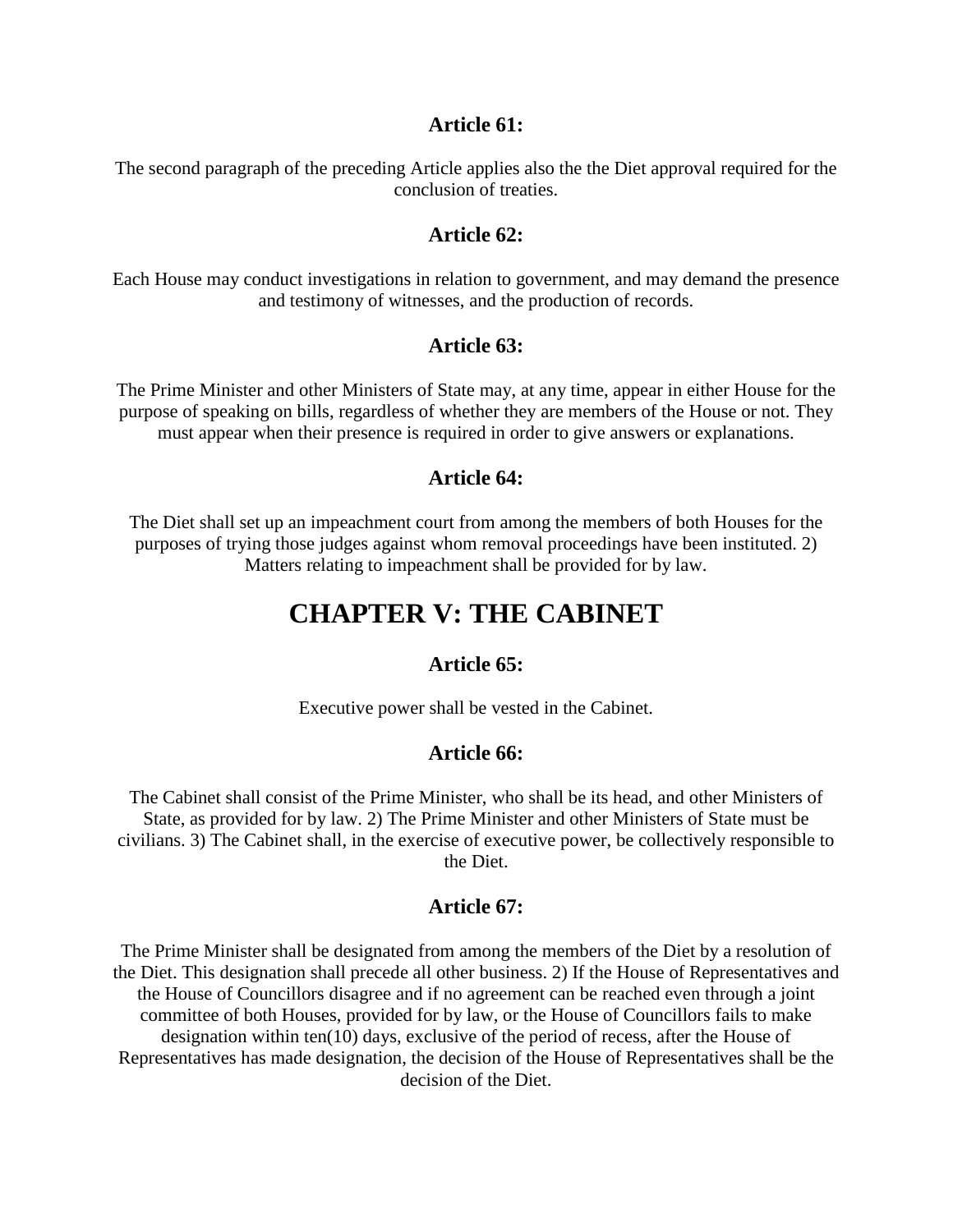#### **Article 68:**

The Prime Minister shall appoint the Ministers of State. However, a majority of their number must be chosen from among the members of the Diet. 2) The Prime Minister may remove the Ministers of State as he chooses.

#### **Article 69:**

If the House of Representatives passes a non-confidence resolution, or rejects a confidence resolution, the Cabinet shall resign en masse, unless the House of Representatives is dissolved within ten(10) days.

#### **Article 70:**

When there is a vacancy in the post of Prime Minister, or upon the first convocation of the Diet after a general election of members of the House of Representatives, the Cabinet shall resign en masse.

#### **Article 71:**

In the cases mentioned in the two preceding Articles, the Cabinet shall continue its functions until the time when a new Prime Minister is appointed.

#### **Article 72:**

The Prime Minister, representing the Cabinet, submits bills, reports on general national affairs and foreign relations to the Diet and exercises control and supervision over various administrative branches.

#### **Article 73:**

The Cabinet shall, in addition to other general administrative functions, perform the following functions: (1) Administer the law faithfully; conduct affairs of state. (2) Manage foreign affairs. (3) Conclude treaties. However, it shall obtain prior or, depending on circumstances sudsequent approval of the Diet. (4) Administer the civil service, in accordance with standards established by law. (5) Prepare the budget, and present it to the cabinet orders in order to execute the provisions of this Constitution and of the law. However, it cannot include penal provisions in such cabinet orders unless authorized by such law. (7) Decide on general amnesty, special amnesty, commutation of punishment, reprieve, and restoration of rights.

#### **Article 74:**

All laws and cabinet orders shall be signed by the competent Minister of State and countersigned by the Prime Minister.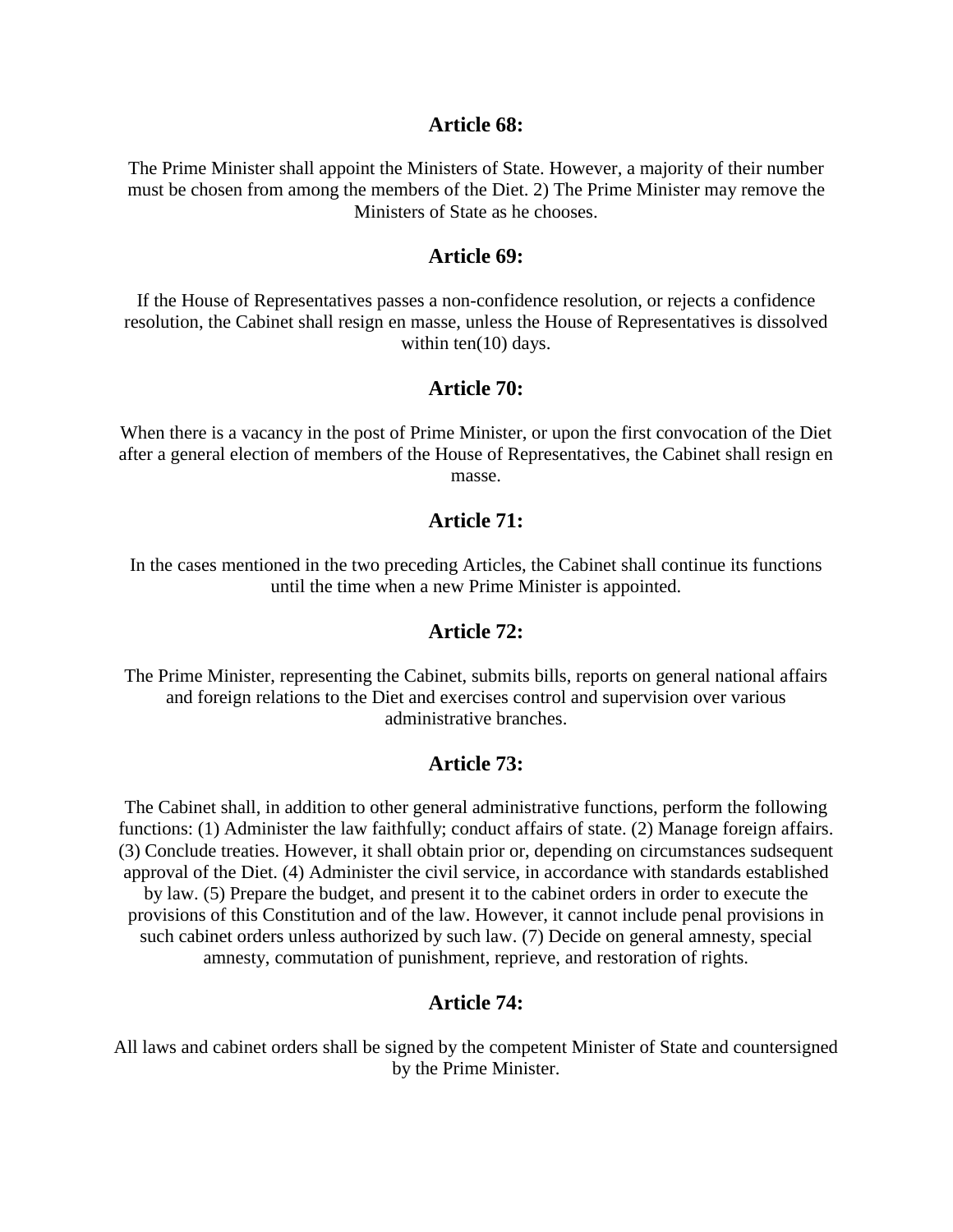#### **Article 75:**

The Ministers of State shall not, during their tenure of office, be subject to legal action without the consent of the Prime Minister. However, the right to take that action is not impaired hereby.

# **CHAPTER VI: JUDICIARY**

#### **Article 76:**

The whole judicial power is vested in a Supreme Court and in such inferior courts as are established by law. 2) No extraordinary tribunal shall be established, nor shall any organ or agency of the Executive be given final judicial power. 3) All judges shall be independent in the exercise of their conscience and shall be bound only by this Constitution and the laws.

#### **Article 77:**

The Supreme Court is vested with the rule-making power under which it determines the rules of procedure and of practice, and of matters relating to attorneys, the internal discipline of the courts and the administration of judicial affairs. 2) Public procurators shall be subject to the rulemaking power of the Supreme Court. 3) The Supreme Court may delegate the power to make rules for inferior courts to such courts.

#### **Article 78:**

Judges shall not be removed except by public impeachment unless judicially declared mentally or physically incompetent to perform official duties. No disciplinary action against judges shall be administered by any executive organ or agency.

#### **Article 79:**

The Supreme Court shall consist of a Chief Judge and such number of judges as may be determined by law; all such judges excepting the Chief Judge shall be appointed by the Cabinet. 2) The appointment of the judges of the Supreme Court shall be reviewed by the people at the first general election of members of the House of Representatives following their appointment, and shall be reviewed again at the first general election of members of the House of Representatives after a lapse of ten(10) years, and in the same manner thereafter.

#### **Article 80:**

The judges of the inferior courts shall be appointed by the Cabinet from a list of persons nominated by the Supreme Court. All such judges shall hold office for a term of ten(10) years with privilege of reappointment, provided that they shall be retired upon the attainment of the age as fixed by law. 2) The judges of the inferior courts shall receive, at regular stated intervals, adequate compensation which shall not be decreased during their terms of office.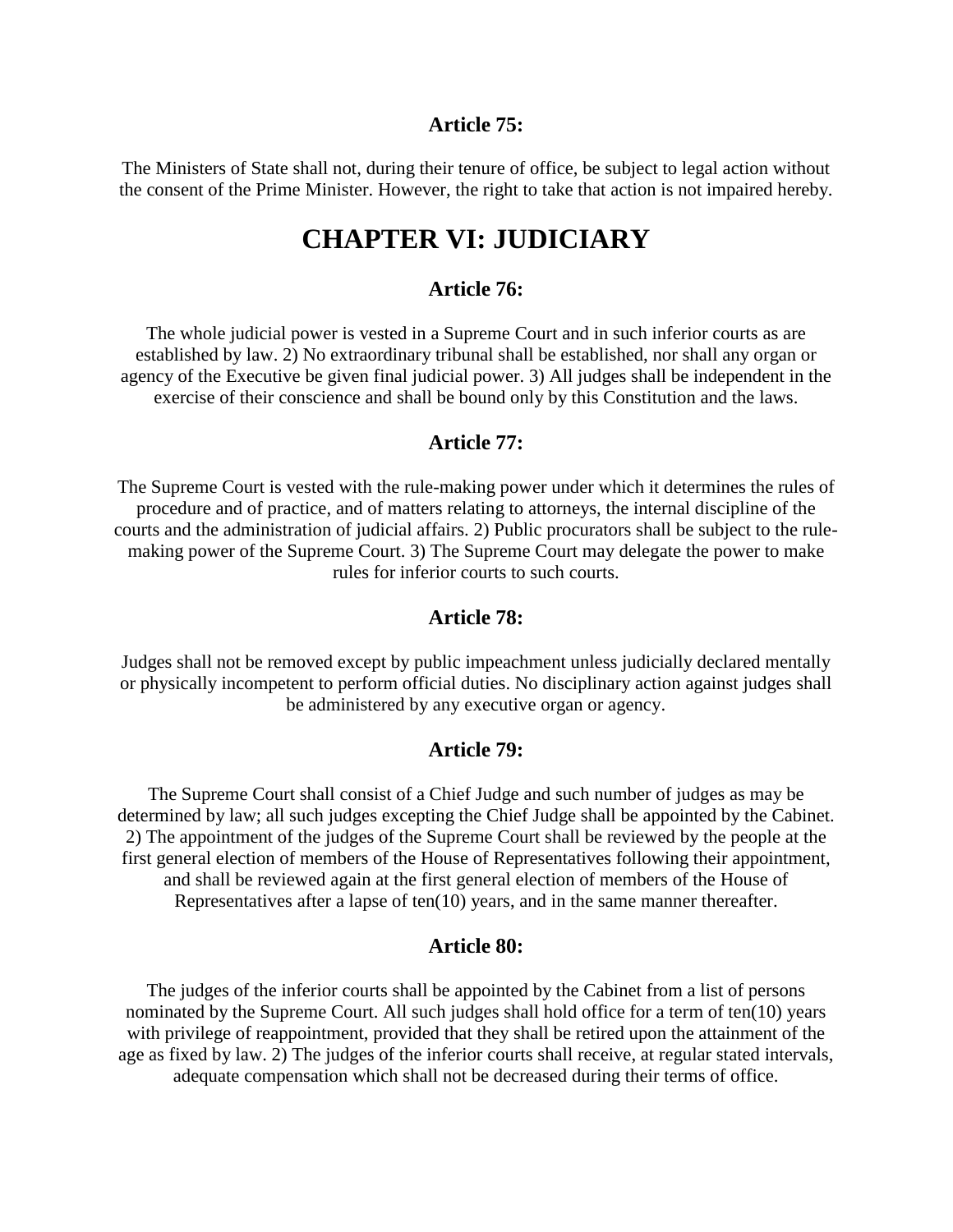### **Article 81:**

The Supreme Court is the court of last resort with power to determine the constitutionality of any law, order, regulation or official act.

## **Article 82:**

Trials shall be conducted and judgement declared publicly. 2) Where a court unanimously determines publicity to be dangerous to public order or morals, a trial may be conducted privately, but trials of political offenses, offenses involving the press or cases wherein the rights of people as guaranteed in [CHAPTER III](http://www.solon.org/Constitutions/Japan/English/english-Constitution.html#CHAPTER_III) of this Constitution are in question shall always be conducted publicly.

# **CHAPTER VII: FINANCE**

# **Article 83:**

The power to administer national finances shall be exercised as the Diet shall determine.

## **Article 84:**

No new taxes shall be imposed or existing ones modified except by law or under such conditions as law may prescribe.

## **Article 85:**

No money shall be expended, nor shall the State obligate itself, except as authorized by the Diet.

# **Article 86:**

The Cabinet shall prepare and submit to the Diet for its consideration and decision a budget for each fiscal year.

# **Article 87:**

In order to provide for unforeseen deficiencies in the budget, a reserve fund may be authorized by the Diet to be expended upon the responsibility of the Cabinet must get subsequent approval of the Diet for all payments from the reserve fund.

# **Article 88:**

All property of the Imperial Household shall belong to the State. All expenses of the Imperial Household shall be appropriated by the Diet in the budget.

# **Article 89:**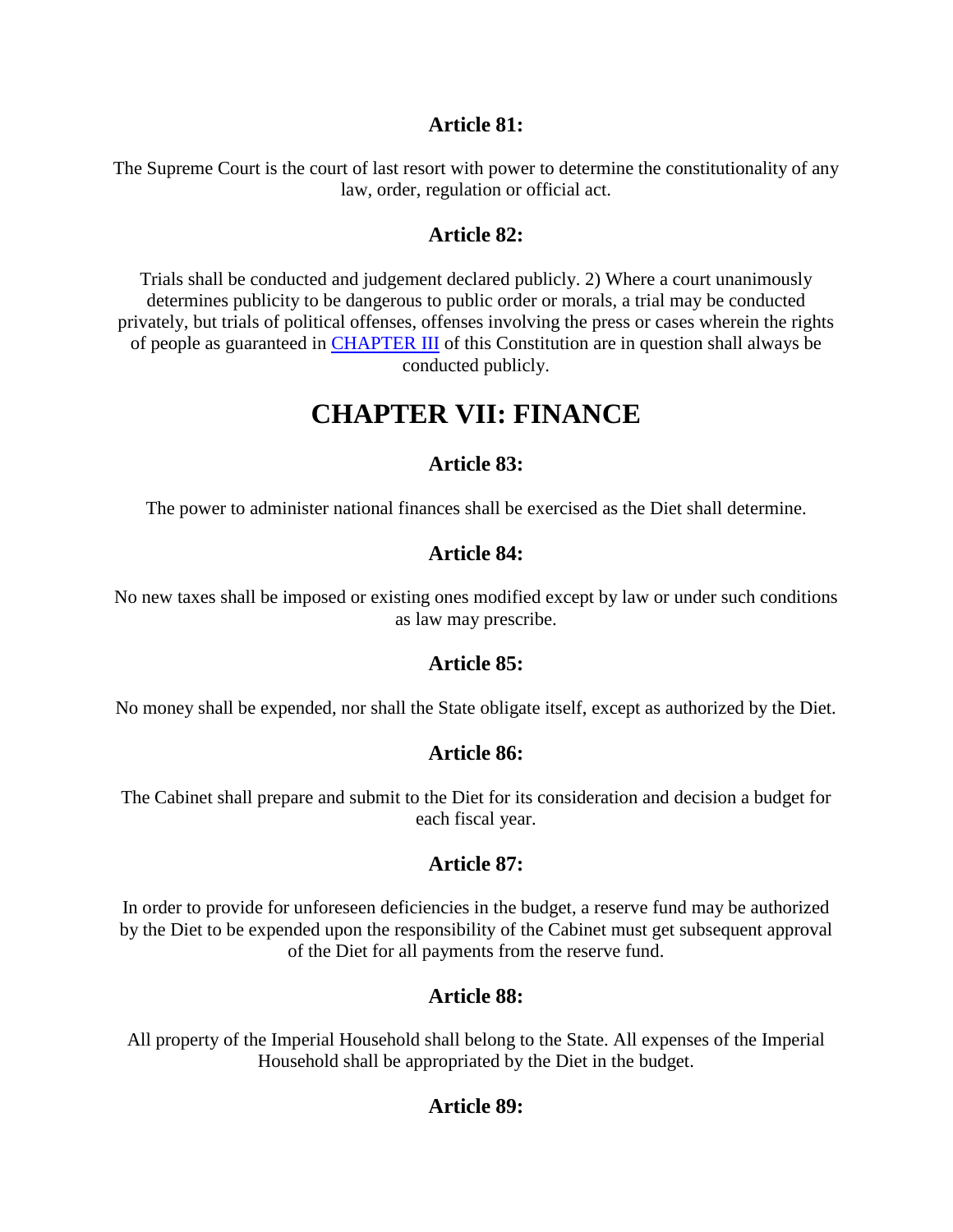No public money or other property shall be expended or appropriated for the use, benefit or maintenance of any religious institution or association, or for any charitable, educational or benevolent enterprises not under the control of public authority.

# **Article 90:**

Final accounts of the expenditures and revenues of the State shall be audited annually by a Board of Audit and submitted by the Diet, together with the statement of audit, during the fiscal year immediately following the period covered. 2) The organization and competency of the Board of Audit shall be determined by law.

# **Article 91:**

At regular intervals and at least annually the Diet and the people on the state of national finances.

# **CHAPTER VIII: LOCAL SELF-GOVERNMENT**

# **Article 92:**

Regulations concerning organization and operations of local public entities shall be fixed by law in accordance with the principle of local autonomy.

# **Article 93:**

The local public entities shall establish assemblies as their deliberative organs, in accordance with law. 2) The chief executive officers of all local public entities, the members of their assemblies, and such other local officials as may be determined by law shall be elected by direct popular vote within their several communities.

# **Article 94:**

Local public entities shall have the right to manage their property, affairs and administration and to enact their own regulations within law.

# **Article 95:**

A special law, applicable only to one local public entity, cannot be enacted by the Diet without the consent of the majority of the voters of the local public entity concerned, obtained in accordance with law.

# **CHAPTER IX: AMENDMENTS**

# **Article 96:**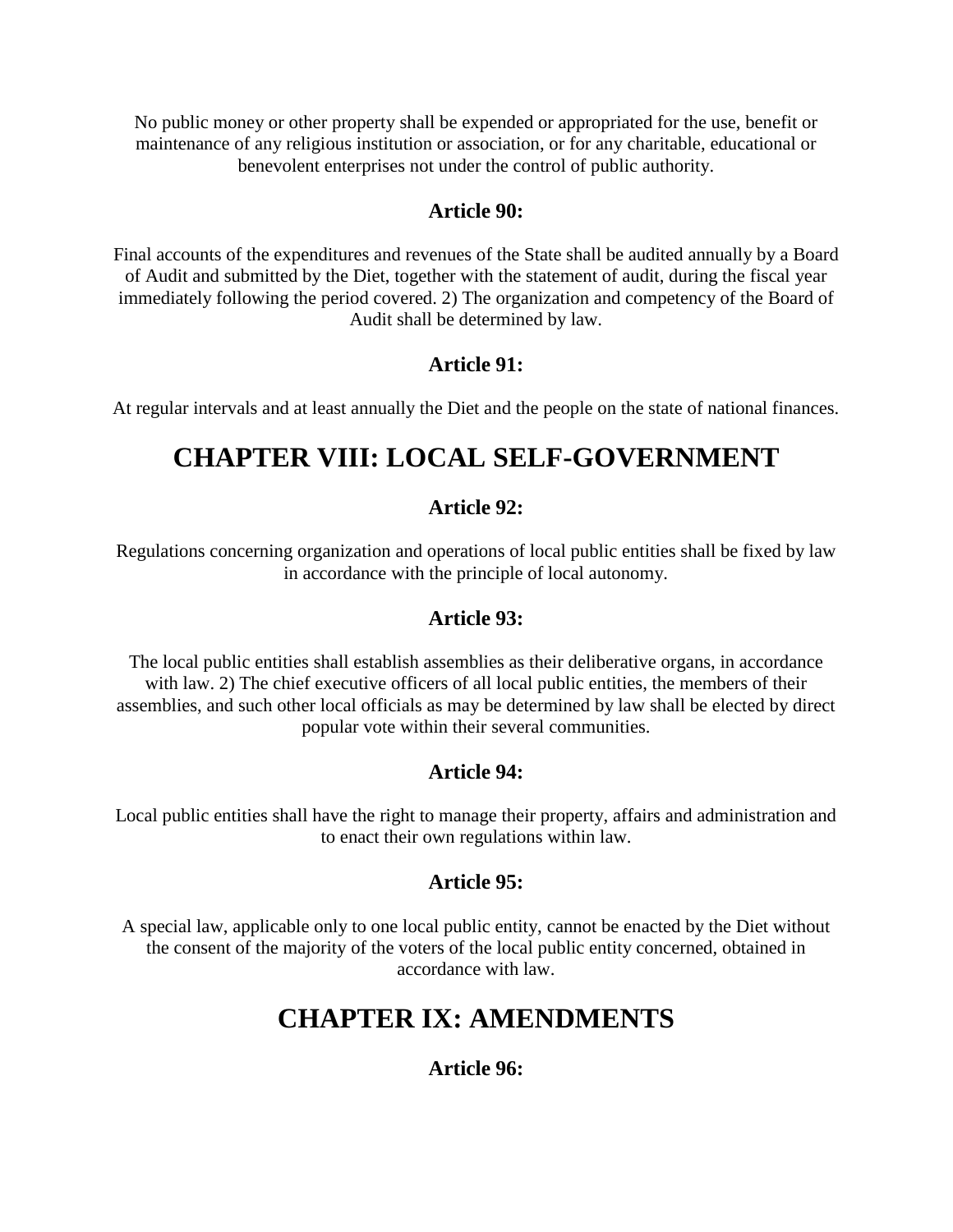Amendments to this Constitution shall be initiated by the Diet, through a concurring vote of twothirds or more of all the members of each House and shall thereupon be submitted to the people for ratification, which shall require the affirmative vote of a majority of all votes cast thereon, at a special referendum or at such election as the Diet shall specify. 2) Amendments when so ratified shall immediately be promulgated by the Emperor in the name of the people, as an integral part of this Constitution.

# **CHAPTER X: SUPREME LAW**

### **Article 97:**

The fundamental human rights by this Constitution guaranteed to the people of Japan are fruits of the age-old struggle of man to be free; they have survived the many exacting tests for durability and are conferred upon this and future generations in trust, to be held for all time inviolate.

### **Article 98:**

This Constitution shall be the supreme law of the nation and no law, ordinance, imperial rescript or other act of government, or part thereof, contrary to the provisions hereof, shall have legal force or validity. 2) The treaties concluded by Japan and established laws of nations shall be faithfully observed.

#### **Article 99:**

The Emperor or the Regent as well as Ministers of State, members of the Diet, judges, and all other public officials have the obligation to respect and uphold this Constitution.

# **CHAPTER XI: SUPPLEMENTARY PROVISIONS**

### **Article 100:**

This Constitution shall be enforced as from the day when the period of six months will have elapsed counting from the day of its promulgation. 2) The enactment of laws necessary for the enforcement of this Constitution, the election of members of the House of Councillors and the procedure for the convocation of the Diet and other preparatory procedures necessary for the enforcement of this Constitution may be executed before the day prescribed in the preceding paragraph.

#### **Article 101:**

If the House of Councillors is not constituted before the effective date of this Constitution, the House of Representatives shall function as the Diet until such time as the House of Councillors shall be constituted.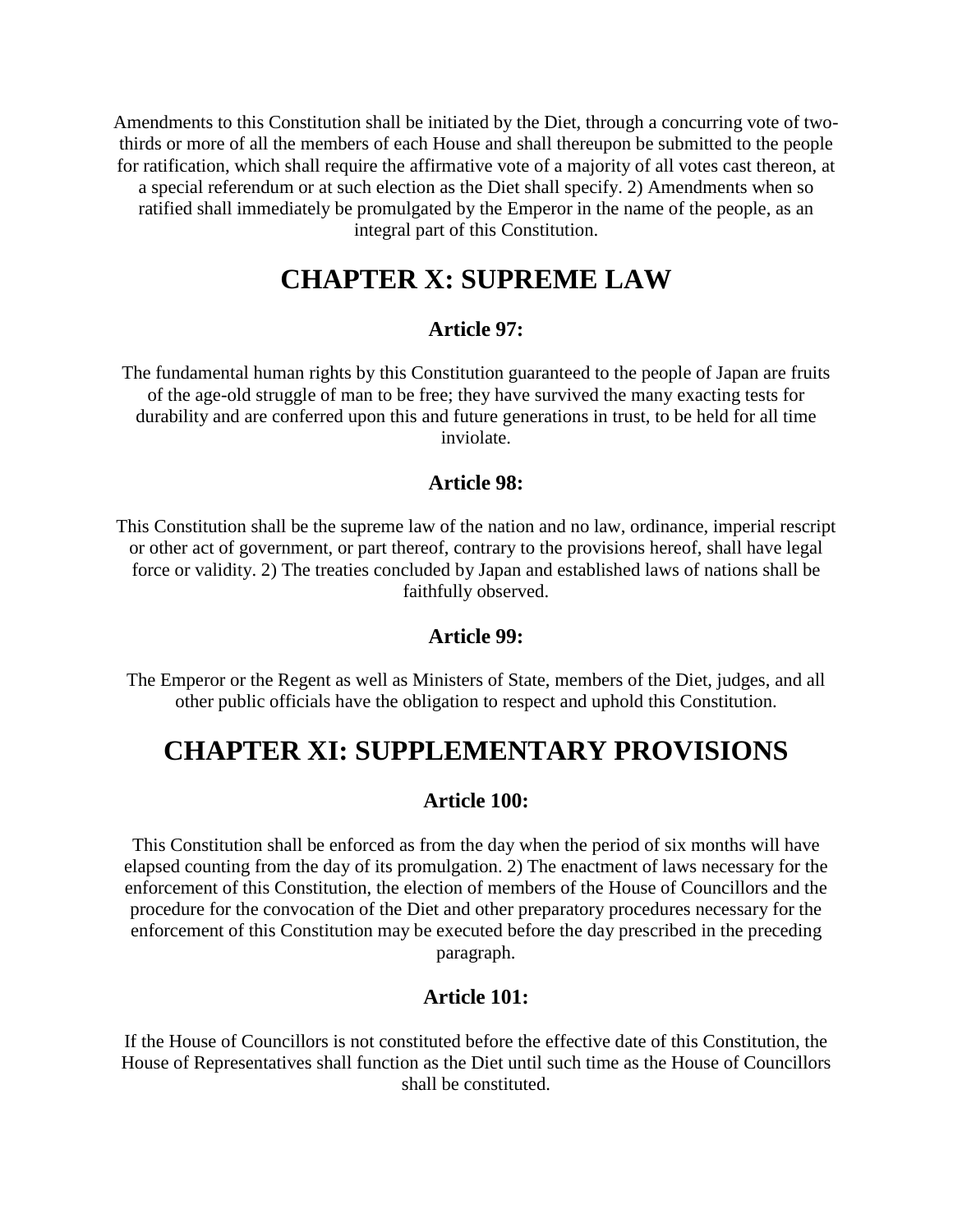#### **Article 102:**

The term of office for half the members of the House of Councillors serving in the first term under this Constitution shall be three years. Members falling under this category shall be determined in accordance with law.

### **Article 103:**

The Ministers of State, members of the House of Representatives, and judges in office on the effective date of this Constitution, and all other public officials who occupy positions corresponding to such positions as are recognized by this Constitution shall not forfeit their positions automatically on account of the enforcement of this Constitution unless otherwise specified by law. When, however, successors are elected or appointed under the provisions of this Constitution, they shall forfeit their positions as a matter of course.

# **THE CONSTITUTION OF JAPAN (November 3, 1946)**

I rejoice that the foundation for the construction of a new Japan has been laid according to the will of the Japanese people, and hereby sanction and promulgate the amendments of the Imperial Japanese Constitution effected following the consultation with the Privy Council and the decision of the Imperial Diet made in accordance with Article 73 of the said Constitution.

#### **Signed:**

HIROHITO, Seal of the Emperor, This third day of the eleventh month of the twenty-first year of Showa (November 3, 1946).

#### **Countersigned:**

Prime Minister and concurrently Minister for Foreign Affairs YOSHIDA Shigeru, Minister of State Baron SHIDEHARA Kijuro, Minister of Justice KIMURA Tokutaro, Minister for Home Affairs OMURA Seiichi, Minister of Education TANAKA Kotaro, Minister of Agriculture and Forestry WADA Hiroo, Minister of State SAITO Takao, Minister of Communication HITOTSUMATSU Sadayoshi, Minister of Commerce and Industry